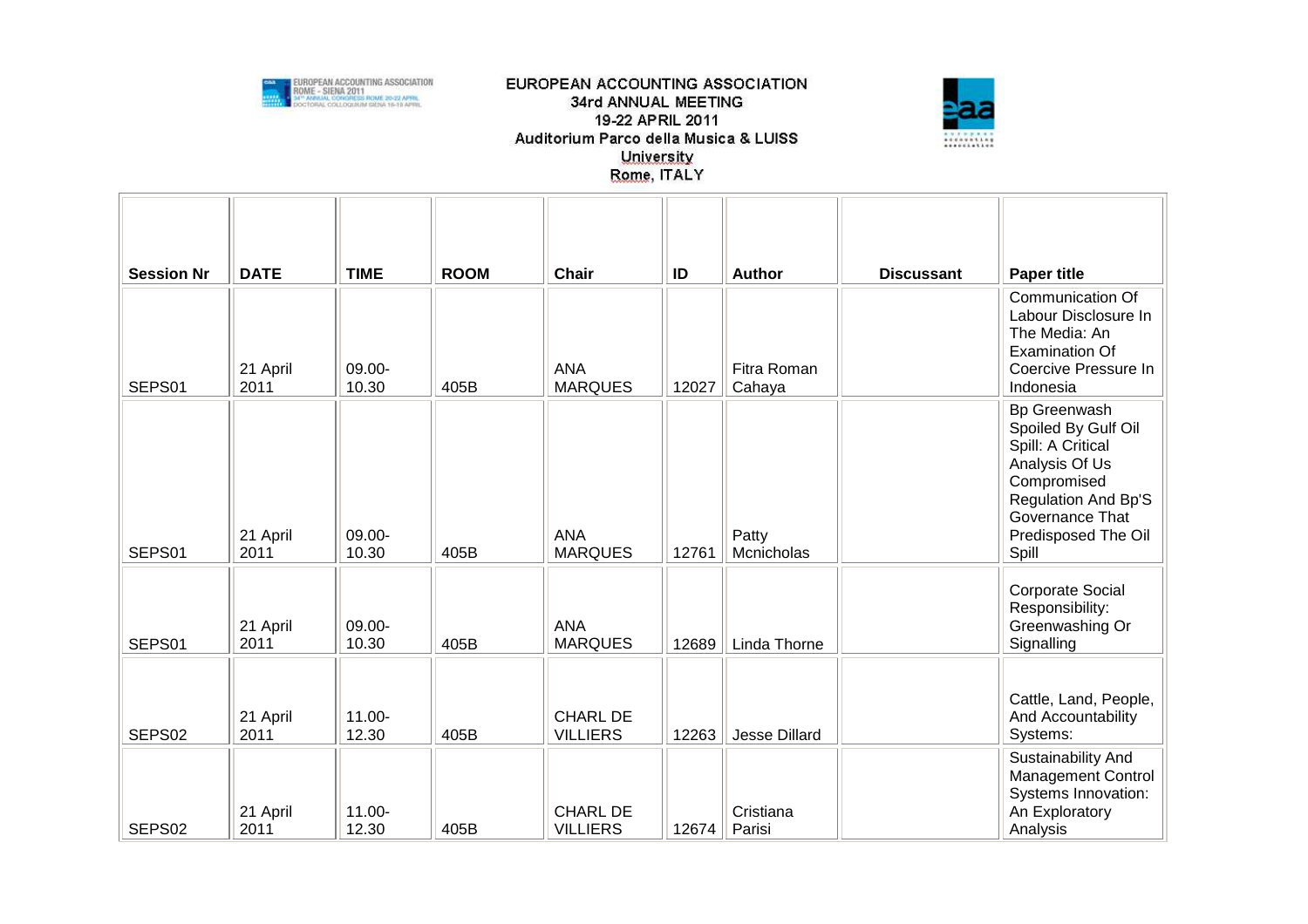



| <b>Session Nr</b> | <b>DATE</b>      | <b>TIME</b>        | <b>ROOM</b> | <b>Chair</b>                       | ID    | <b>Author</b>         | <b>Discussant</b> | <b>Paper title</b>                                                                                                                                                                                          |
|-------------------|------------------|--------------------|-------------|------------------------------------|-------|-----------------------|-------------------|-------------------------------------------------------------------------------------------------------------------------------------------------------------------------------------------------------------|
| SEPS02            | 21 April<br>2011 | $11.00 -$<br>12.30 | 405B        | <b>CHARL DE</b><br><b>VILLIERS</b> | 13717 | Amaury<br>Rezende     |                   | Analysis Of The<br><b>Information Quality</b><br>Of Reports On Cdm<br>Projects From Model<br>For Integrating<br>Ecological, Social,<br>And Financial<br>Factors Into<br><b>Business Decision-</b><br>Making |
| SEPS03            | 21 April<br>2011 | 14.00-<br>15.30    | 405B        | <b>CAROLYN</b><br><b>WINDSOR</b>   | 13542 | Asit<br>Bhattacharyya |                   | <b>Managerial Attitudes</b><br><b>Toward Social And</b><br>Environmental<br>$Accountability - A$<br><b>Study Across</b><br>Developed And<br>Developing<br>Countries                                         |
| SEPS03            | 21 April<br>2011 | 14.00-<br>15.30    | 405B        | <b>CAROLYN</b><br><b>WINDSOR</b>   | 12681 | Marcia<br>Annisette   |                   | Globalization,<br><b>Conflicting Logics</b><br>And The<br>Underemployment<br>Of Indian Chartered<br>Accountants In<br>Canada                                                                                |
| SEPS03            | 21 April<br>2011 | 14.00-<br>15.30    | 405B        | <b>CAROLYN</b><br><b>WINDSOR</b>   | 11906 | <b>Stuart Cooper</b>  |                   | <b>Cultural Influences</b><br>On Human Capital<br>Disclosure: A<br>Longitudinal Study<br>On Differences<br>Between France And                                                                               |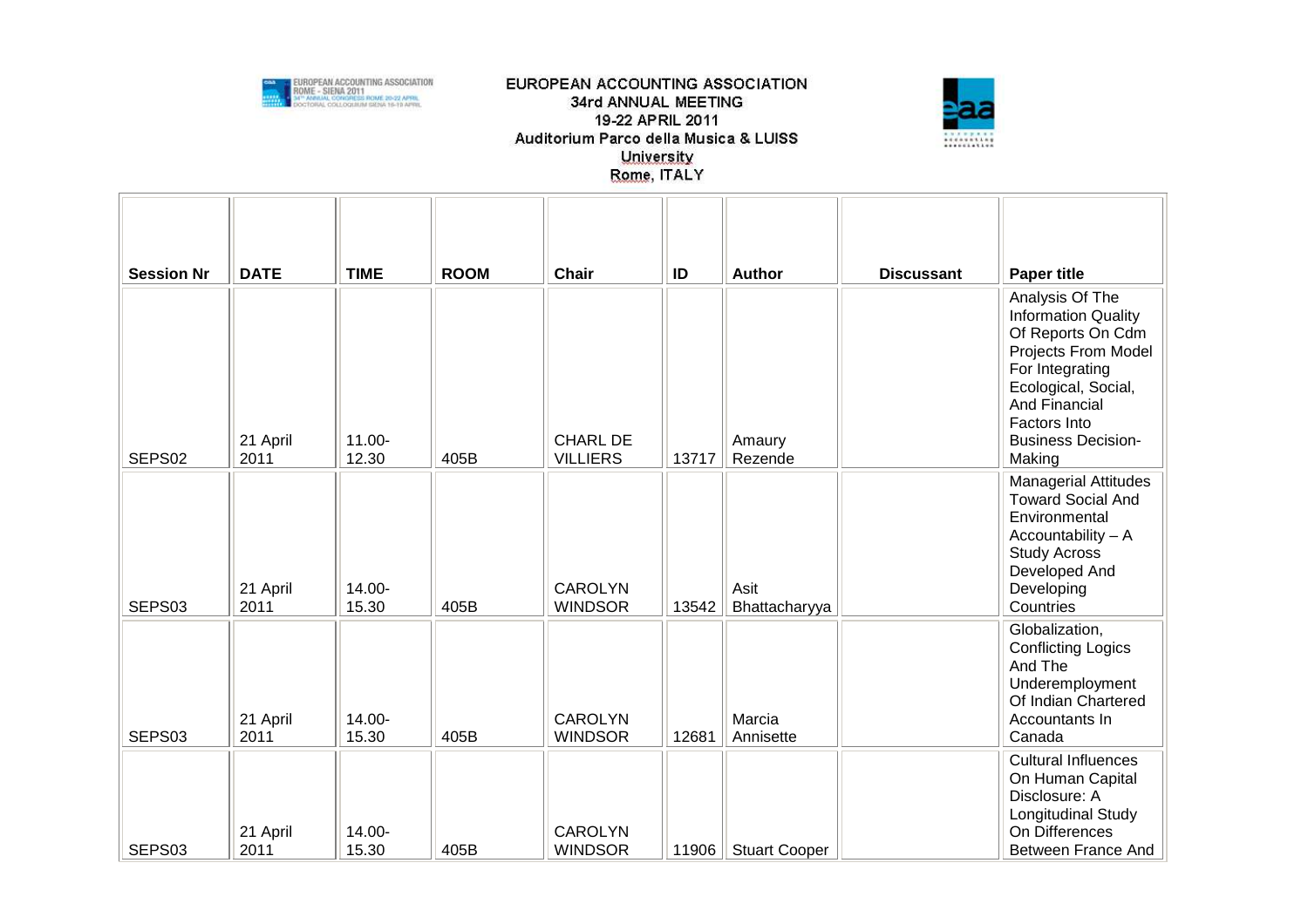



| <b>Session Nr</b> | <b>DATE</b>      | <b>TIME</b>     | <b>ROOM</b> | Chair                                             | ID    | <b>Author</b>             | <b>Discussant</b> | <b>Paper title</b>                                                                                                                                                                         |
|-------------------|------------------|-----------------|-------------|---------------------------------------------------|-------|---------------------------|-------------------|--------------------------------------------------------------------------------------------------------------------------------------------------------------------------------------------|
|                   |                  |                 |             |                                                   |       |                           |                   | The Uk                                                                                                                                                                                     |
| SEPS04            | 21 April<br>2011 | 16.00-<br>17.30 | 405B        | <b>ISABEL</b><br><b>GALLEGO</b><br><b>ALVAREZ</b> | 12679 | Yue Li                    |                   | The Relevance Of<br>Environmental<br><b>Disclosures For</b><br><b>Investors And Other</b><br><b>Stakeholder Groups:</b><br>Are Such<br><b>Disclosures</b><br>Incrementally<br>Informative? |
| SEPS04            | 21 April<br>2011 | 16.00-<br>17.30 | 405B        | <b>ISABEL</b><br><b>GALLEGO</b><br><b>ALVAREZ</b> | 11833 | Maria<br>Mazzuca          |                   | The Market<br>Response To Social<br><b>Report Publication</b>                                                                                                                              |
| SEPS04            | 21 April<br>2011 | 16.00-<br>17.30 | 405B        | <b>ISABEL</b><br><b>GALLEGO</b><br><b>ALVAREZ</b> | 13558 | Verónica<br>Ribeiro       |                   | Factors Influencing<br>Environmental<br><b>Accounting Practices</b><br>In Portuguese Local<br>Entities: A<br>Multivariate Analysis                                                         |
| SEPS05            | 22 April<br>2011 | 09.00-<br>10.30 | 405B        | <b>CHARLES</b><br><b>ELAD</b>                     | 13361 | Rodrigo Silva<br>De Souza |                   | Environmental<br><b>Disclosure Of Mining</b><br>Companies: An<br><b>Empirical Analysis In</b><br>The Light Of<br><b>Institutional Theory</b>                                               |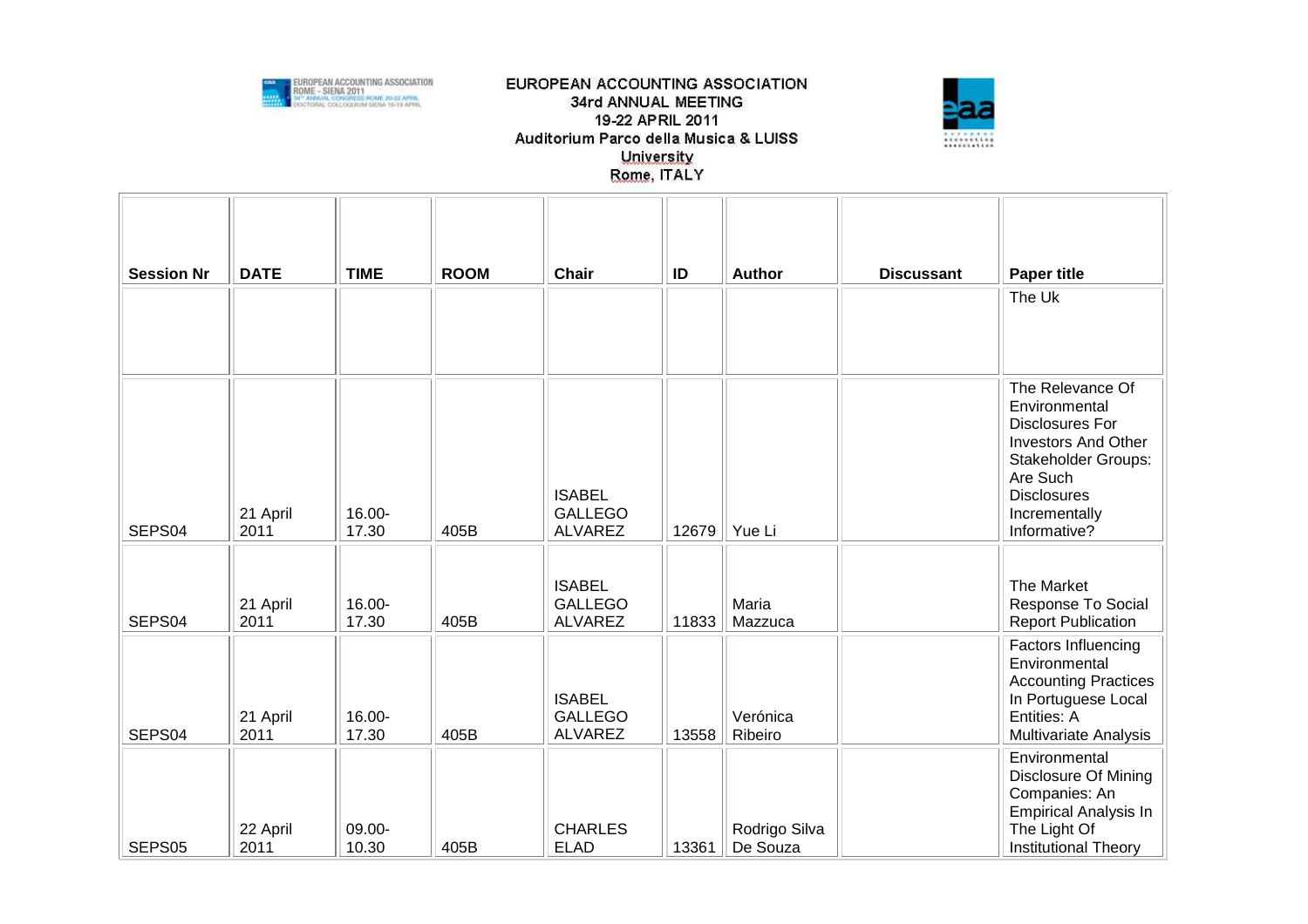



| <b>Session Nr</b> | <b>DATE</b>      | <b>TIME</b>        | <b>ROOM</b> | <b>Chair</b>                   | ID    | <b>Author</b>         | <b>Discussant</b> | <b>Paper title</b>                                                                                                                                                                                      |
|-------------------|------------------|--------------------|-------------|--------------------------------|-------|-----------------------|-------------------|---------------------------------------------------------------------------------------------------------------------------------------------------------------------------------------------------------|
| SEPS05            | 22 April<br>2011 | 09.00-<br>10.30    | 405B        | <b>CHARLES</b><br><b>ELAD</b>  | 12214 | Jamal Nazari          |                   | The Role Of Micro-<br>Level Organizational<br>Variables In<br>Sustainability<br>Reporting                                                                                                               |
| SEPS05            | 22 April<br>2011 | 09.00-<br>10.30    | 405B        | <b>CHARLES</b><br><b>ELAD</b>  | 12627 | René Orij             |                   | Corporate Social<br>Disclosures In The<br><b>Context Of Economic</b><br><b>Institutions And</b><br><b>Stakeholder Theory</b>                                                                            |
| SEPS06            | 22 April<br>2011 | $11.00 -$<br>12.30 | 405B        | <b>STUART</b><br><b>COOPER</b> | 12143 | <b>Greg Tower</b>     |                   | Reflections On<br>Australian<br>Corporations'<br>Philanthropic<br>Involvement                                                                                                                           |
| SEPS06            | 22 April<br>2011 | $11.00 -$<br>12.30 | 405B        | <b>STUART</b><br><b>COOPER</b> | 12530 | Joanna<br>Krasodomska |                   | <b>Corporate Social</b><br>Responsibility As A<br>Factor Influencing<br>The Development Of<br>Social Accounting<br>And Assessment Of<br><b>Employers By Future</b><br>Graduates - The<br>Case Of Poland |
| SEPS06            | 22 April<br>2011 | 11.00-<br>12.30    | 405B        | <b>STUART</b><br><b>COOPER</b> | 12295 | Christopher<br>Napier |                   | Accounting's past,<br>present and future:<br>the necessity for<br>history                                                                                                                               |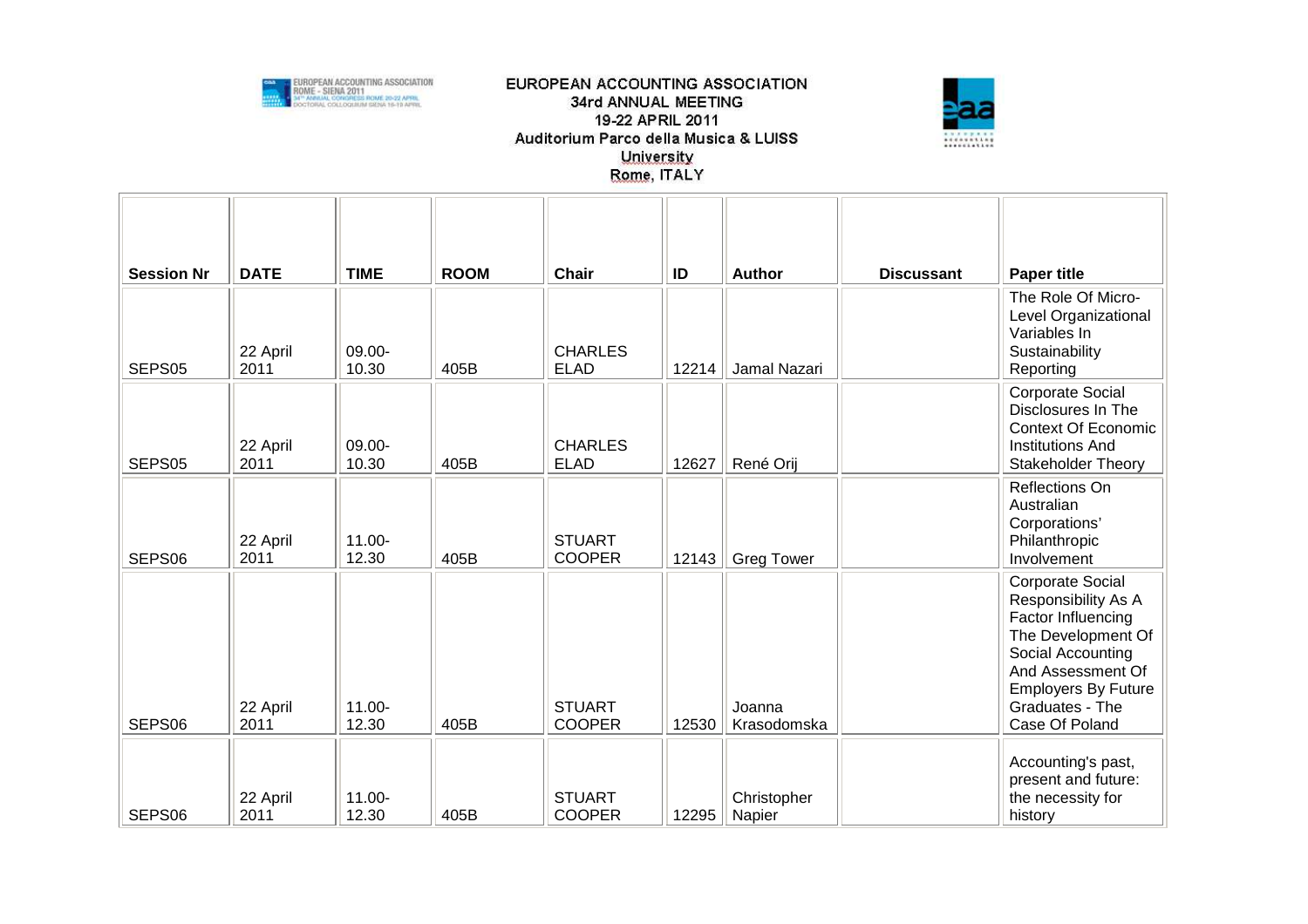



| <b>Session Nr</b> | <b>DATE</b>      | <b>TIME</b>        | <b>ROOM</b> | <b>Chair</b>                      | ID    | Author                      | <b>Discussant</b>                | <b>Paper title</b>                                                                                                                                     |
|-------------------|------------------|--------------------|-------------|-----------------------------------|-------|-----------------------------|----------------------------------|--------------------------------------------------------------------------------------------------------------------------------------------------------|
| SEPSD01           | 21 April<br>2011 | 14.00-<br>15.30    | 209         | <b>HANNELE</b><br><b>MAKELA</b>   | 12022 | Charl De<br><b>Villiers</b> | <b>CLAIRE DAMBRIN</b>            | The<br>Institutionalisation Of<br><b>Corporate Social</b><br>Responsibility<br>Reporting                                                               |
| SEPSD01           | 21 April<br>2011 | 14.00-<br>15.30    | 209         | <b>HANNELE</b><br><b>MAKELA</b>   | 11686 | Jill Solomon                | PETER ENGELEN                    | <b>Accounting For</b><br><b>Biodiversity In Crisis:</b><br>A European<br>Perspective                                                                   |
| SEPSD02           | 22 April<br>2011 | $11.00 -$<br>12.30 | 204         | <b>RUTE MARIA</b><br><b>ABREU</b> | 12190 | Irene<br>Herremans          | <b>LAURE ARJALIES</b><br>DIANE-  | Sustainability<br>Reporting (sr): The<br>Link Between<br><b>Stakeholder Strategy</b><br>And Stakeholder<br>Engagement<br>Processes                     |
| SEPSD02           | 22 April<br>2011 | 11.00-<br>12.30    | 204         | <b>RUTE MARIA</b><br>ABREU        | 12346 | Paolo Perego                | <b>JEFFREY</b><br><b>UNERMAN</b> | Trajectories Of<br>Sustainability<br>Assurance: An<br>International<br>Analysis Over The<br>Last Decade                                                |
| SEPSD03           | 22 April<br>2011 | 11.00-<br>12.30    | 209         | <b>SYLVIE</b><br><b>BERTHELOT</b> | 12733 | Valentina<br>Zamora         | <b>YUE LI</b>                    | The Effect Of<br><b>Corporate Social</b><br>Responsibility<br>Investment,<br>Assurance, And<br><b>Perceived Fairness</b><br>On Investors'<br>Judgments |